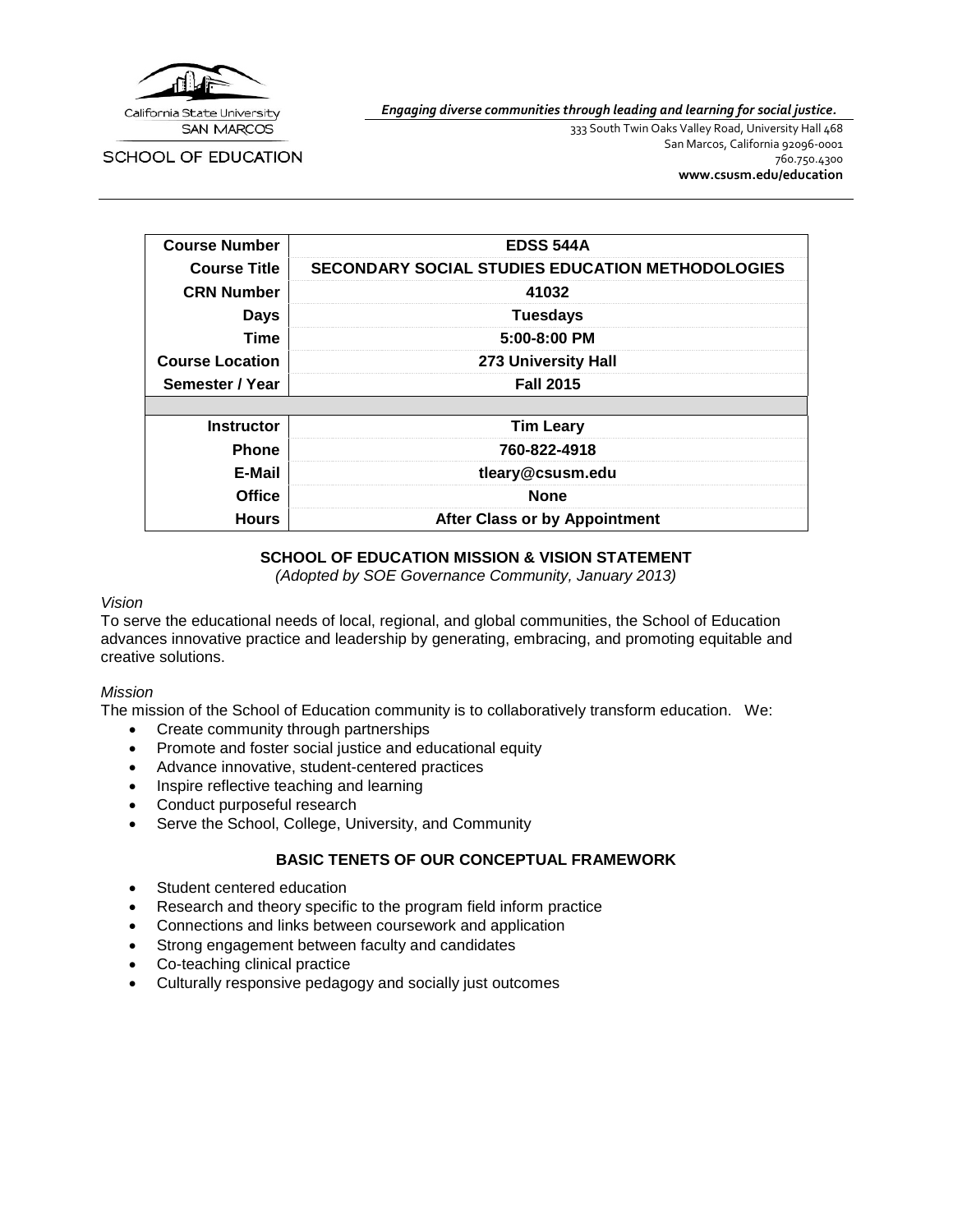## **Table of Contents**

| EDSS 544A SOCIAL STUDIES METHODS COURSE WORK INFORMATION & REQUIREMENTS5      |  |
|-------------------------------------------------------------------------------|--|
|                                                                               |  |
|                                                                               |  |
|                                                                               |  |
|                                                                               |  |
|                                                                               |  |
|                                                                               |  |
|                                                                               |  |
|                                                                               |  |
|                                                                               |  |
|                                                                               |  |
|                                                                               |  |
| EDSS 544A COURSE INFORMATION REQUIREMENTS AND ASSIGNMENT DESCRIPTIONS7        |  |
|                                                                               |  |
|                                                                               |  |
|                                                                               |  |
|                                                                               |  |
|                                                                               |  |
|                                                                               |  |
|                                                                               |  |
| EDSS 544A AND 546A SECONDARY ENGLISH/SOCIAL STUDIES METHODS COURSE CALENDAR 9 |  |
|                                                                               |  |
| STRATEGIES NOTEBOOK TEMPLATE FOR 544A: DUE TUESDAY 11/17 BY 11:55 PM 11       |  |
|                                                                               |  |
|                                                                               |  |
|                                                                               |  |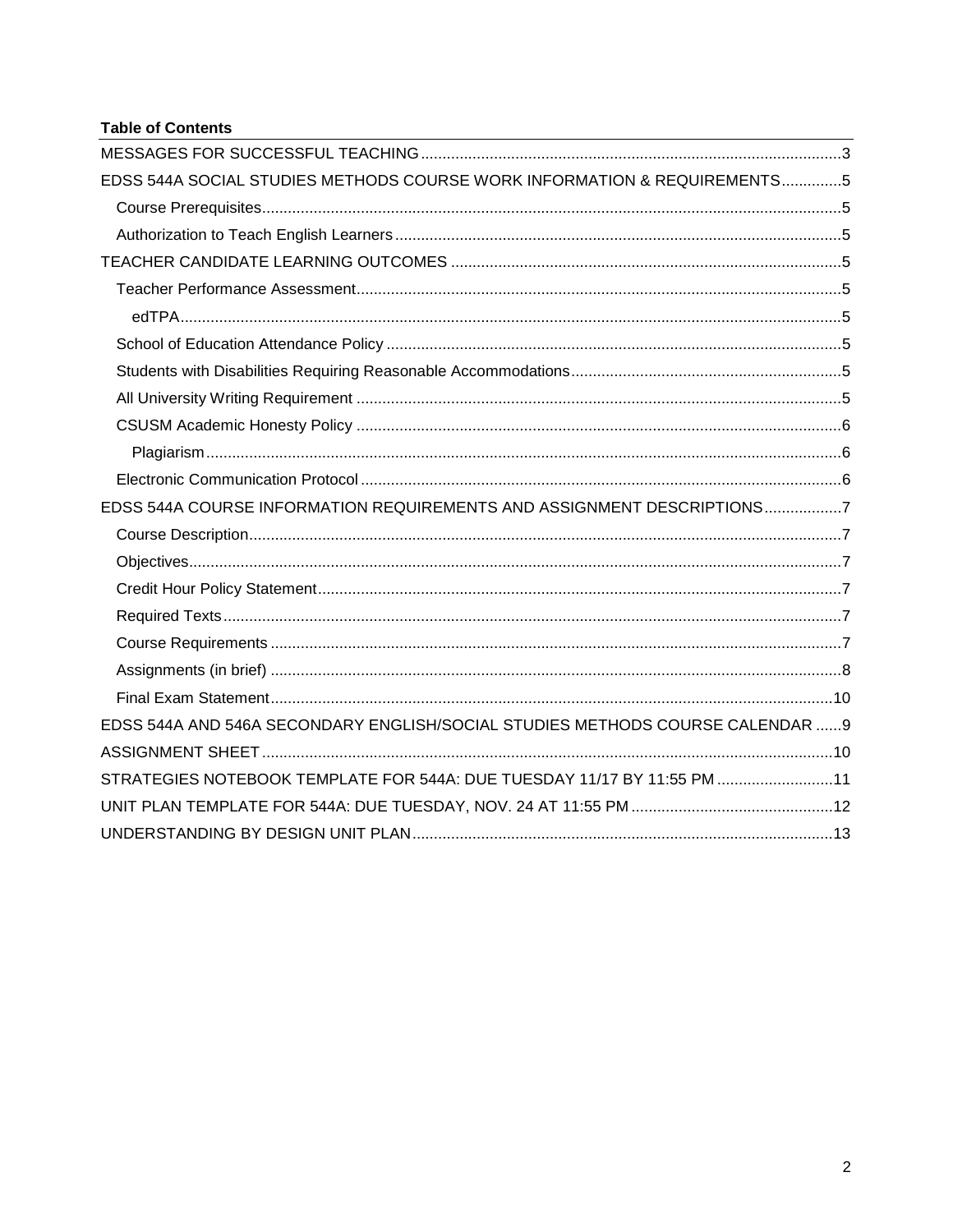#### **MESSAGES FOR SUCCESSFUL TEACHING**

<span id="page-2-0"></span>**This is a rigorous program and profession and you are fortunate to be here. Take pride in being part of the program you chose and realize that you represent CSUSM and the teaching profession at all times.**

#### **ATTITUDE IS EVERYTHING! Guiding principles:**

#### **1. All Students Can Learn.**

Teachers are responsible for the learning outcomes of every child. Tell your students you believe in them.

**2. Relationships are the Key to Success. Reputation is Everything. Perception is Reality. This is a year- long interview.**

Be a good colleague. Everyone you encounter may be your unofficial letters of recommendation. Social and Cooperative Skills are needed with students, colleagues, administrators, families and the community. The education community is very small. You never know who knows whom, or who can help you get your ideal teaching position. Candidates who do not understand this early-on may encounter barriers to getting hired. What you do EVERY day matters!

**3. It's not about you, it is all about your students.**

Learn who your students are, what they value, how they learn and how they feel validated and motivated to learn. Differentiate content, process and product based on each student's readiness learning profile and interests. Be respectful.

#### **4. Ensure social justice and equity.**

Teaching is a political act. Effective teachers are change agents. Supporting the status quo is supporting failure. Remember, you cannot change systems with the same practices and processes that were used to create them.

## **5. Listen and learn.**

Pay attention to classroom and workplace discussion protocols. Listen and learn the culture of your school and the community context. Be respectful to your Cooperating Teacher, On-site Liaison and University Supervisor - they are your on-site support team!! Benefit from their expertise and experience. Learn the culture and the politics and develop a positive reputation to position yourself to transform education. At school meetings find ways to confirm and support, not challenge.

## **THE DAY TO DAY**……

#### **6. If You Fail to Plan, You Plan to Fail. Be Prepared. Be reflective.**

You are expected to have a lesson plan for each and every day you teach. Evidence of learning should be monitored continuously and in a variety of ways. Reflect on what worked and what didn't work every period.

#### **7. Engaging Lessons/Activities and Your Positive Attitude Are The Best Management Approach. (refer to #1)**

"Idle hands are the devil's tools" (Chaucer's 'Tale of Melibee', c. 1386). If idleness is the root of mischief, then educators need to make sure they design engaging activities that take into account students' readiness levels, learning profiles and interests. If a lesson challenges students then they will not find ways to challenge you.

#### **8. Do The Work. Step it Up. Try. Actions and Non-Actions Speak. Be present.**

You have to do the work. Push yourself to do your best. Be mindful of your actions, because they speak more than your words. Colleagues and students will judge you on what you do and do not do. A lack of action may reflect poorly on your effectiveness. Colleagues and students will look for evidence of your effectiveness. A lack of evidence can be perceived as failure. If you observe a problem and do not act, you are sending the message that that action is approved.

**AND FINALLY…..**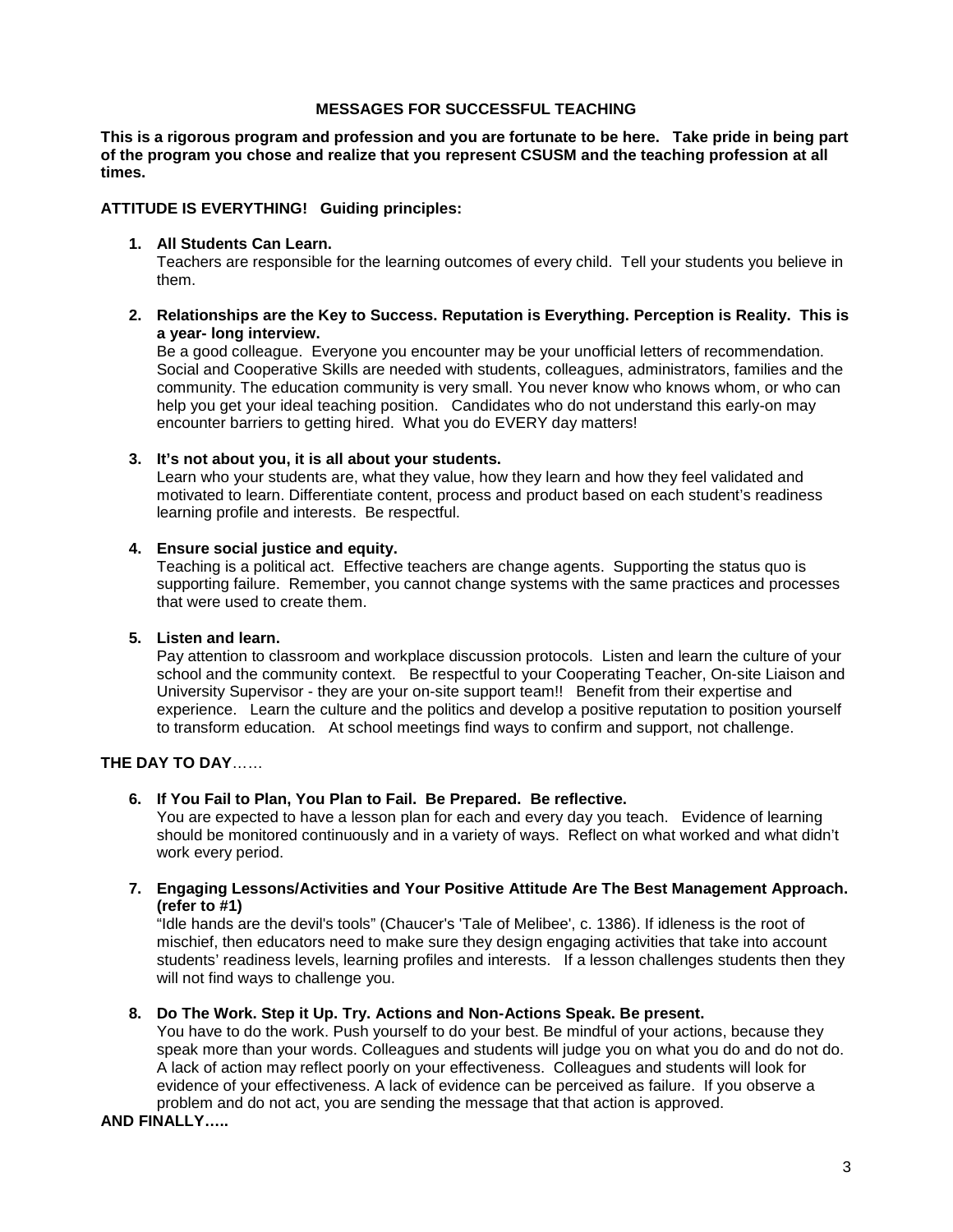### **9. Be Flexible.**

Be open to and enthusiastic for learning (Disposition 6 & 8).

#### **10. Enjoy the Experience.**

Enjoy the developmental process. Have fun with the students. This profession can be life affirming.

#### **Assessment of Professional Dispositions**

Assessing a candidate's dispositions within a professional preparation program is recognition that teaching and working with learners of all ages requires not only specific content knowledge and pedagogical skills, but positive attitudes about multiple dimensions of the profession. The School of Education has identified six dispositions – social justice and equity, collaboration, critical thinking, professional ethics, reflective teaching and learning, and life-long learning—and developed an assessment rubric. For each dispositional element, there are three levels of performance - *unacceptable*, *initial target*, and *advanced target*. The description and rubric for the three levels of performance offer measurable behaviors and examples.

The assessment is designed to provide candidates with ongoing feedback for their growth in professional dispositions and includes a self-assessment by the candidate. The dispositions and rubric are presented, explained and assessed in one or more designated courses in each program as well as in clinical practice. Based upon assessment feedback candidates will compose a reflection that becomes part of the candidate's Teaching Performance Expectation portfolio. Candidates are expected to meet the level of *initial target* during the program.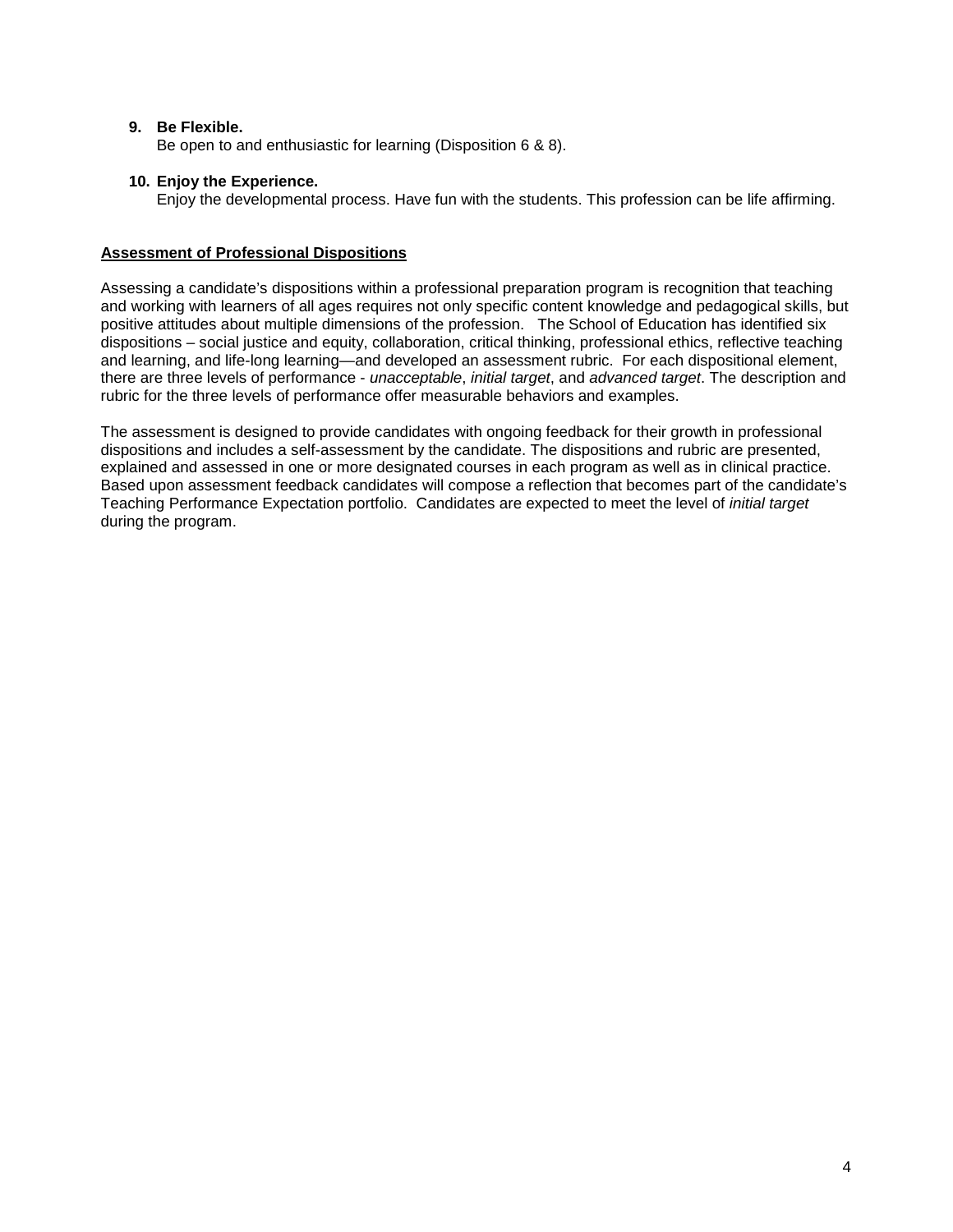## <span id="page-4-0"></span>**EDSS 544A SOCIAL STUDIES METHODS COURSE WORK INFORMATION & REQUIREMENTS**

## <span id="page-4-1"></span>**Course Prerequisites**

Admission to the Single Subject Program, EDUC 350, EDUC 364, & EDUC 422

#### <span id="page-4-2"></span>**Authorization to Teach English Learners**

This credential program has been specifically designed to prepare teachers for the diversity of languages often encountered in California public school classrooms. The authorization to teach English learners is met through the infusion of content and experiences within the credential program, as well as additional coursework. Candidates successfully completing this program receive a credential with authorization to teach English learners. *(Approved by CCTC in SB 2042 Program Standards, August 02)*

## **TEACHER CANDIDATE LEARNING OUTCOMES**

<span id="page-4-3"></span>Teacher Candidates will be required to complete a Teaching Performance Assessment, show proof of Teacher Performance Expectations and complete critical assessment tasks- specific assignments for this course. It is the teacher candidates responsibility to understand expectations and complete assignments by stated due dates.

## <span id="page-4-4"></span>**Teacher Performance Assessment**

Beginning July 1, 2008 all California credential candidates must successfully complete a state-approved Teacher Performance Assessment (TPA), as part of the credential program of preparation. During the 2015- 16 academic year the CSUSM credential programs will use either the CalTPA (California Teacher Performance Assessment) or the edTPA (Educative Teacher Performance Assessment). **This course will use:**

#### <span id="page-4-5"></span>**edTPA**

Beginning in fall 2015, for newly entering initial candidates, the CSUSM assessment system is the edTPA. To assist with your successful completion of the edTPA, a capstone class is part of your curriculum. In this class edTPA related questions and logistical concerns are addressed. Additional support materials are available on the edTPA

website: [http://www.edtpa.com/PageView.aspx?f=GEN\\_Candidates.html](http://www.edtpa.com/PageView.aspx?f=GEN_Candidates.html)

#### <span id="page-4-6"></span>**School of Education Attendance Policy**

Due to the dynamic and interactive nature of courses in the School of Education, all teacher candidates are expected to attend all classes and participate actively. At a minimum, a teacher candidate must attend more than 80% of class time, or s/he will not receive a passing grade for the course. Should the teacher candidate have extenuating circumstances, s/he should contact the instructor as soon as possible. *(Adopted by the COE Governance Community, December, 1997.)*

#### <span id="page-4-7"></span>**Students with Disabilities Requiring Reasonable Accommodations**

Students with disabilities who require reasonable accommodations must be approved for services by providing appropriate and recent documentation to the Office of Disabled Student Services (DSS). This office is located in Craven Hall 4300, and can be contacted by phone at (760) 750-4905, or TTY (760) 750- 4909. Students authorized by DSS to receive reasonable accommodations should meet with their instructor during office hours or, in order to ensure confidentiality, in a more private setting.

#### <span id="page-4-8"></span>**All University Writing Requirement**

The writing requirement of 2500 words will be met through reading responses, teacher interview, strategy matrix, lesson plans and unit plan.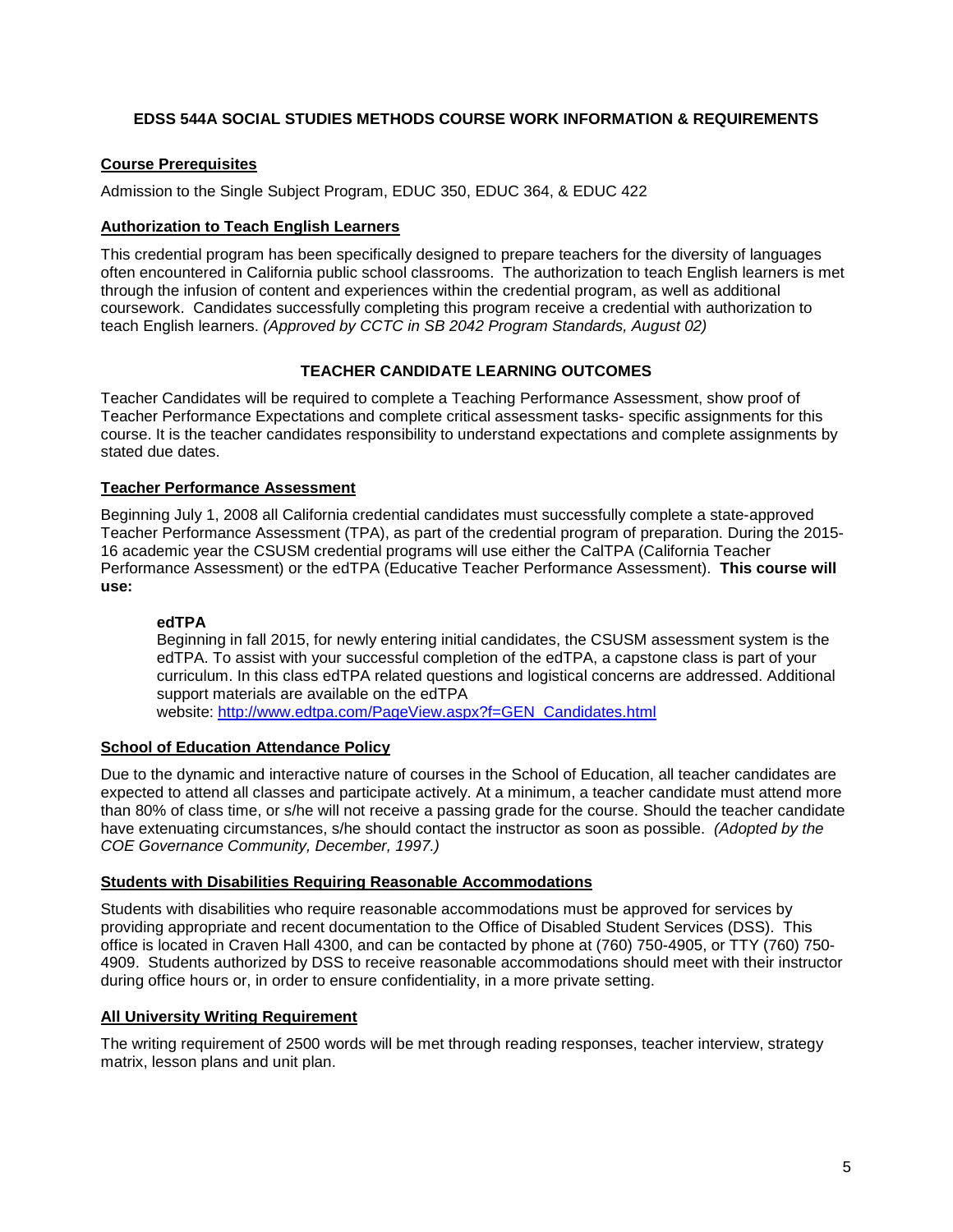## <span id="page-5-0"></span>**CSUSM Academic Honesty Policy**

Students will be expected to adhere to standards of academic honesty and integrity, as outlined in the Student Academic Honesty Policy. All assignments must be original work, clear and error-free. All ideas/material that are borrowed from other sources must have appropriate references to the original sources. Any quoted material should give credit to the source and be punctuated accordingly.

Academic Honesty and Integrity: Students are responsible for honest completion and representation of their work. Your course catalog details the ethical standards and penalties for infractions. There will be zero tolerance for infractions. If you believe there has been an infraction by someone in the class, please bring it to the instructor's attention. The instructor reserves the right to discipline any student for academic dishonesty, in accordance with the general rules and regulations of the university. Disciplinary action may include the lowering of grades and/or the assignment of a failing grade for an exam, assignment, or the class as a whole.

Incidents of Academic Dishonesty will be reported to the Dean of Students. Sanctions at the University level may include suspension or expulsion from the University.

<span id="page-5-1"></span>Refer to the full Academic Honesty Policy at: [http://www.csusm.edu/policies/active/documents/Academic\\_Honesty\\_Policy.html](http://www.csusm.edu/policies/active/documents/Academic_Honesty_Policy.html)

#### **Plagiarism**

As an educator, it is expected that each candidate (course participant) will do his/her own work, and contribute equally to group projects and processes. Plagiarism or cheating is unacceptable under any circumstances. If you are in doubt about whether your work is paraphrased or plagiarized see the Plagiarism Prevention for Students website [http://library.csusm.edu/plagiarism/index.html.](http://library.csusm.edu/plagiarism/index.html) If there are questions about academic honesty, please consult the University catalog.

#### <span id="page-5-2"></span>**Electronic Communication Protocol**

Electronic correspondence is a part of your professional interactions. If you need to contact the instructor, r other teacher candidates, e-mail is often the easiest way to do so. It is my intention to respond to all received e-mails in a timely manner. Please be reminded that e-mail and on-line discussions are a very specific form of communication, with their own nuances and etiquette. For instance, electronic messages sent in all upper case (or lower case) letters, major typos, or slang, often communicate more than the sender originally intended. With that said, please be mindful of all e-mail and on-line discussion messages you send to your colleagues, to faculty members in the School of Education, or to persons within the greater educational community. All electronic messages should be crafted with professionalism and care.

Things to consider:

Would I say in person what this electronic message specifically says? How could this message be misconstrued? Does this message represent my highest self? Am I sending this electronic message to avoid a face-to-face conversation?

In addition, if there is ever a concern with an electronic message sent to you, please talk with the author in person in order to correct any confusion.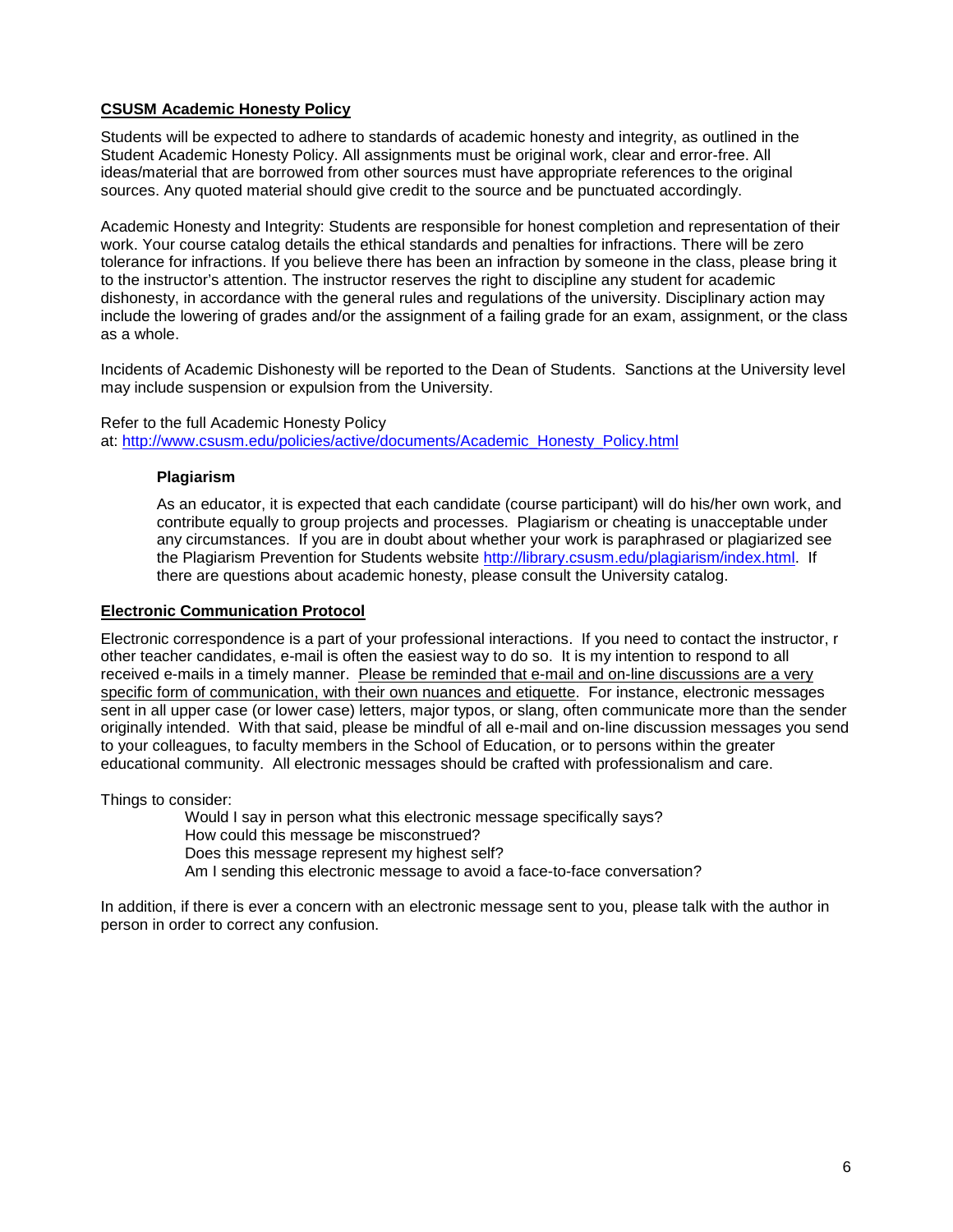## <span id="page-6-0"></span>**EDSS 544A COURSE INFORMATION REQUIREMENTS AND ASSIGNMENT DESCRIPTIONS**

## <span id="page-6-1"></span>**Course Description**

EDSS 544 A (2 units) Secondary Social Studies Education

Focuses on developing an understanding of theory, methodology, and assessment of Social Studies in integrated and inclusive secondary classrooms: Part A. This course is aligned with California's SB 2042 Standards.

## <span id="page-6-2"></span>**Objectives**

During interrelated activities in program coursework and fieldwork, SS history/social science candidates learn and practice ways to:

- 1. state-adopted K-12 academic content standards for students in history while helping students to use history-social science analysis skills at intermediate and advanced levels;
- 2. apply social science concepts to historical issues and enrich the study of history through in-depth case studies, historical literature, and cross-cultural activities;
- 3. encourage civic participation through studies of democratic civic values and constitutional principles;
- 4. deal honestly and accurately with controversial issues in historical or contemporary contexts;
- 5. discuss important roles of culture in world and United States history without bias;
- 6. incorporate a range of critical thinking skills and literacy skills into social studies instruction;
- 7. utilize active forms of social science learning with all students, including simulations, debates, research studies and cooperative projects.

As a result of this course, you will be able to:

- 1. Apply the California History/Social Science Framework, the State H/SS Standards and the CA Common Core Standards to the classroom experience;
- 2. Incorporate primary source materials, the arts, and oral history methods into social studies instruction;
- 3. Become aware of the multitude of community resources available to teachers and the ways in which these resources can be used to strengthen the social studies program;
- 4. Design lesson plans and implement them through a developmentally appropriate unit that reflects the needs of the learning community while infusing a multicultural perspective throughout.
- 5. Design curricula that reflect a variety of instructional strategies and that develop higher-level thinking skills through active participation;

## <span id="page-6-3"></span>**Credit Hour Policy Statement**

Secondary Social Studies Methods is a two unit course, which requires the students to work at least four hours a week outside of class. The four hours a week of work outside of class will be comprised of reading assignments, preparation of classroom presentations, and completion of course assignments.

## <span id="page-6-4"></span>**Required Texts**

California's Common Core Standards for English Language Arts and Literacy in History/Social Studies, Science and Technical Subjects.<http://www.cde.ca.gov/re/cc/> California Curriculum Frameworks:<http://www.cde.ca.gov/ci/cr/cf/allfwks.asp>

A choice of one of the following books for out of class reading and in class small group discussion. *A History of the World in 6 Glasses*, by Tom Standage, or *A Little History of the World,* by E. H. Gombrich.

## <span id="page-6-5"></span>**Course Requirements**

Teacher education is a professional preparation program. It is expected that teacher candidates will come to class prepared to discuss the readings, submit required assignments, and participate in class activities. Teacher candidates are expected to adhere to academic honesty and integrity, standards of dependability, confidentiality and writing achievement. Because it is important for teachers to be able to effectively communicate their ideas to students, parents, colleagues, and administrators, writing that is original, clear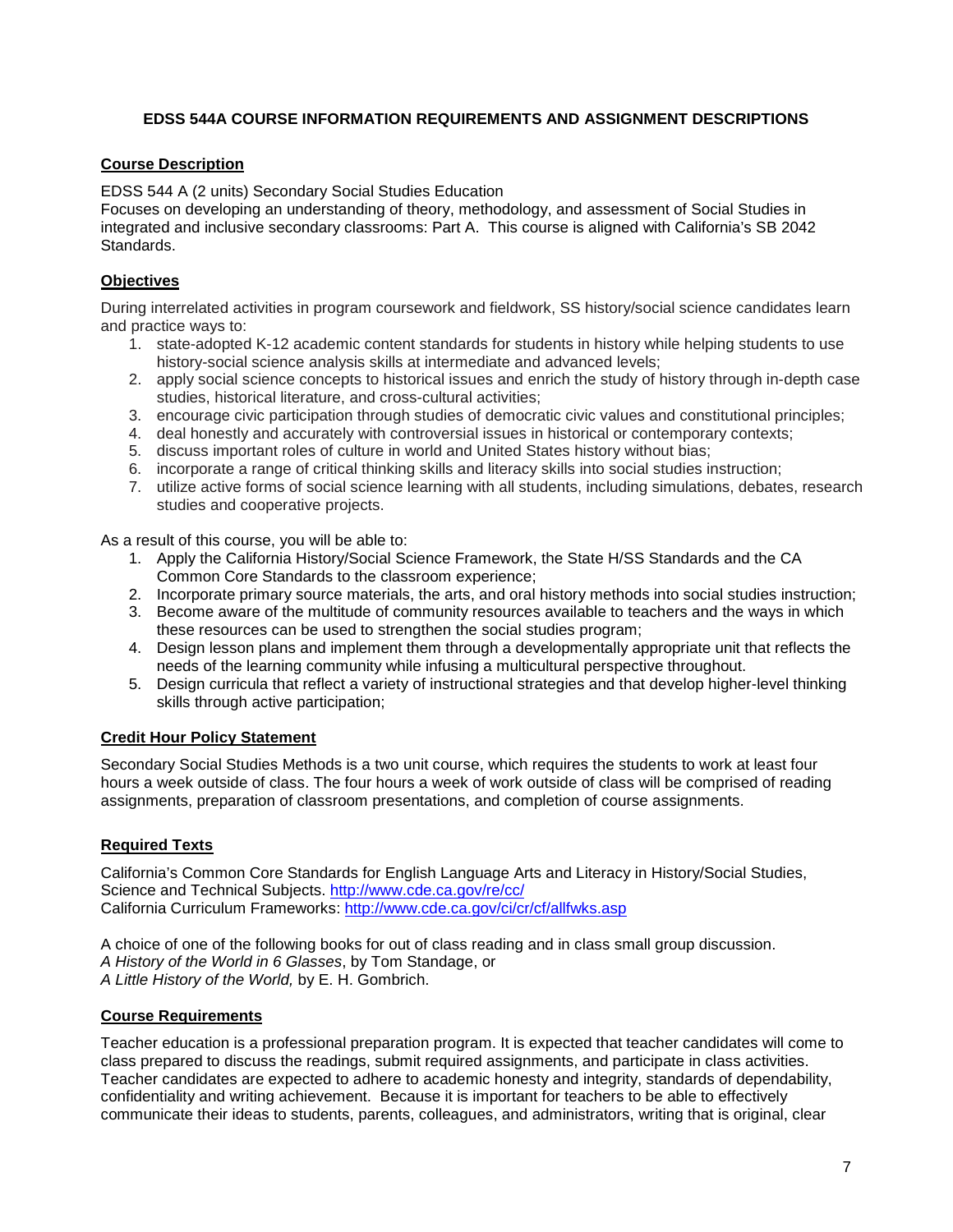and error-free is a priority for the School of Education. Points will be deducted if assignments are submitted late. *Half credit for any late assignments turned in within one week of the original due date. No assignments will be accepted after one week.*

It is expected that work will be turned in on time. Please discuss individual issues with the instructor.

### <span id="page-7-0"></span>**Assignments (in brief)**

- **Strategies Notebook (20 points possible)**: Careful, clear notes of instructional strategies covered in class, with explanations and specific examples of how you used (or would use) the strategies in your unit design and lesson planning
- **Understanding by Design Unit Plan (40 points possible):** Each student will be responsible for creating a unit plan based on the UbD template *Stage I*. Identify standards, enduring understandings, Big Ideas, and the clear, attainable objectives. *Stage II.* Create a performance assessment based on Depth of Knowledge principles that allows students to show their understanding of the Big Idea and answer the Essential Question **Stage III.** Create lesson plans that enable the students to complete the assessment with a advanced level of understanding while incorporating the strategies introduced during the semester in Methods class and in your placement class.
- **Thoughtful participation (assessed partially by Professional Dispositions):** Being a teacher involves more than planning lessons and delivering instruction. You must be able to articulate the reasons behind your curricular decisions, to advocate for students, and to defend policies about which you feel strongly. Engaging in professional conversations with parents, administrators, other teachers, and the public is imperative for teachers today. To that end, we expect that each student will participate actively and thoughtfully in each class session.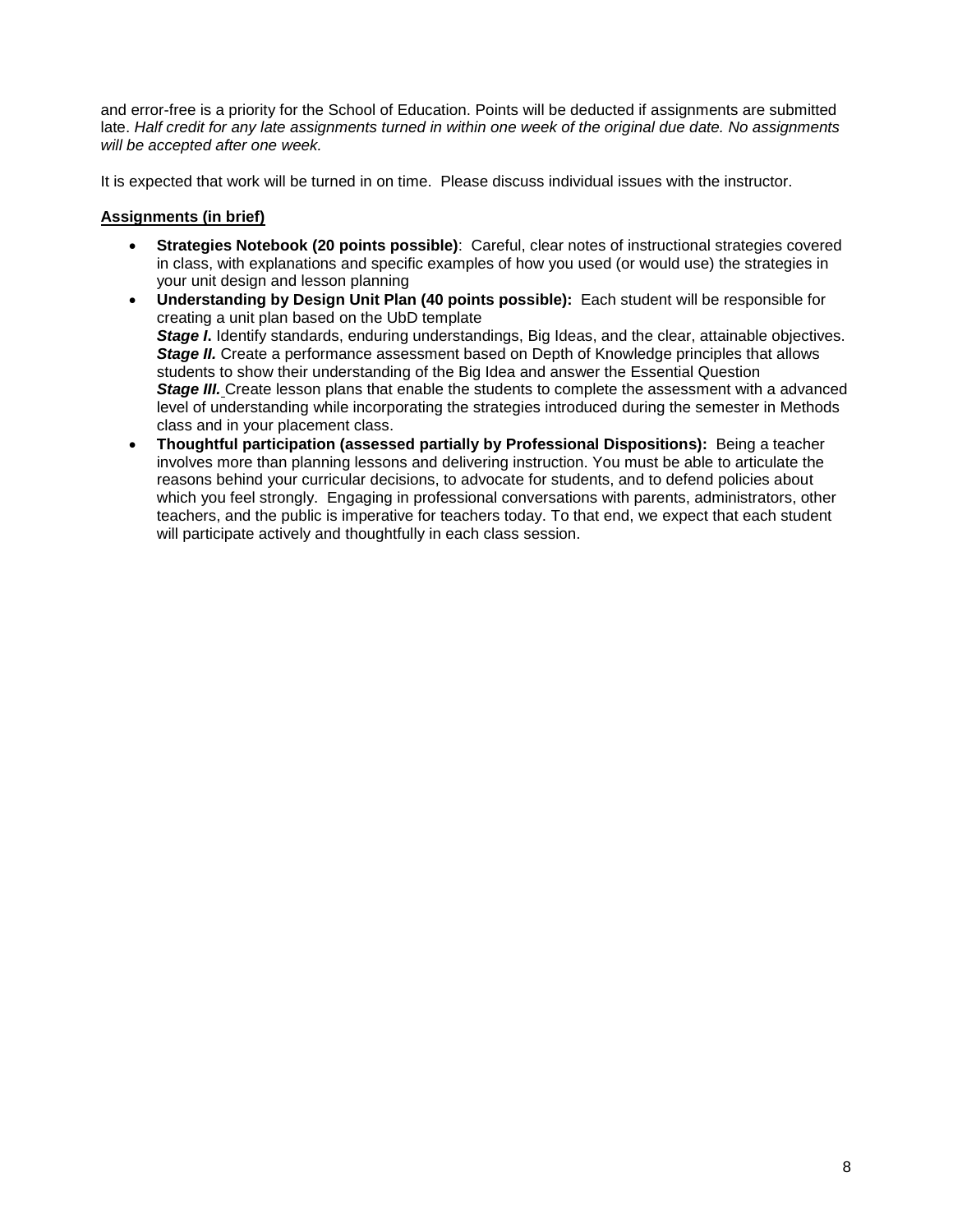## <span id="page-8-0"></span>**EDSS 544A AND 546A SECONDARY ENGLISH/SOCIAL STUDIES METHODS COURSE CALENDAR**

Although this schedule is carefully planned, the instructor reserves the right to make changes based on unforeseen circumstances and teachable moments.

| Session        | <b>Topic</b>                                             | Your Responsibilities                                                                  |  |  |
|----------------|----------------------------------------------------------|----------------------------------------------------------------------------------------|--|--|
| Date           |                                                          |                                                                                        |  |  |
| #1             | Introductions                                            | Come prepared to learn, participate and share! UH 237                                  |  |  |
| 9/1            |                                                          |                                                                                        |  |  |
|                | <b>Review Syllabus</b>                                   | Have access to the Methods Syllabus                                                    |  |  |
|                |                                                          |                                                                                        |  |  |
|                | <b>Begin Effective Teaching</b><br>discussion            |                                                                                        |  |  |
| #2             |                                                          | Read article "Building Better Teachers" and be prepared to share                       |  |  |
| 9/15           | What is effective teaching?                              | your thoughts and questions on the excerpt and teaching                                |  |  |
|                |                                                          | profession                                                                             |  |  |
|                | <b>Review Methods Course</b>                             |                                                                                        |  |  |
|                | assignments                                              |                                                                                        |  |  |
|                |                                                          | Bring California Framework Standards for secondary social studies                      |  |  |
|                | Start Unit Planning:<br>Introduction to UbD and          | and Common Core State Standards                                                        |  |  |
|                | Deciphering the Standards                                |                                                                                        |  |  |
|                |                                                          | Bring syllabus for first semester for your placement class (pacing                     |  |  |
|                |                                                          | guide if you do not have access to syllabus)                                           |  |  |
|                |                                                          |                                                                                        |  |  |
|                |                                                          | Begin Unit Plan Assignment                                                             |  |  |
| #3             |                                                          | Bring California Framework Standards for secondary social studies                      |  |  |
| 10/6           | Big Ideas                                                | Bring syllabus for first semester for your placement class (pacing                     |  |  |
|                | Who is in our classroom?                                 | guide if you do not have access to syllabus)                                           |  |  |
|                | Differentiation                                          |                                                                                        |  |  |
|                |                                                          | Begin Strategies notebook (electronic version)                                         |  |  |
| #4             |                                                          | Read posted articles/websites on the various delivery systems                          |  |  |
| 10/20          | <b>Essential Questions</b>                               |                                                                                        |  |  |
|                |                                                          | Have access to your UbD template                                                       |  |  |
| #5             | Delivery System<br><b>Document Based Questions</b>       | Bring a few relevant primary sources for a current or near-future                      |  |  |
| 10/27          | and Depth of Knowledge                                   | unit from your placement class (quotes/excerpts, cartoons,                             |  |  |
|                |                                                          | artwork/photos, etc)                                                                   |  |  |
|                | Performance Task                                         |                                                                                        |  |  |
|                | Assessments                                              | Have access to the Common Core State Standards                                         |  |  |
|                |                                                          |                                                                                        |  |  |
| #6             |                                                          | Bring your UbD template<br>Bring a pretty good draft of your UbD template for Stages I |  |  |
| 11/3           | <b>Content and Academic</b><br><b>Language (Sentence</b> | and II                                                                                 |  |  |
|                | Frames)                                                  |                                                                                        |  |  |
|                |                                                          |                                                                                        |  |  |
| #7             | <b>Lesson Planning Workshop</b>                          | Strategies Notebook Due by 11:55 PM                                                    |  |  |
| 11/17          |                                                          |                                                                                        |  |  |
|                | <b>WHERETO</b>                                           |                                                                                        |  |  |
| #8<br>11/24    | <b>Online Class</b>                                      | DUE: Completed UbD template with Stages I-III                                          |  |  |
| <b>Joint</b>   | (support for completing your                             |                                                                                        |  |  |
| <b>Session</b> | UbD template)                                            |                                                                                        |  |  |
| #9             | Feedback and evaluations                                 |                                                                                        |  |  |
| 12/1           | (slice and drink at Flippin')                            |                                                                                        |  |  |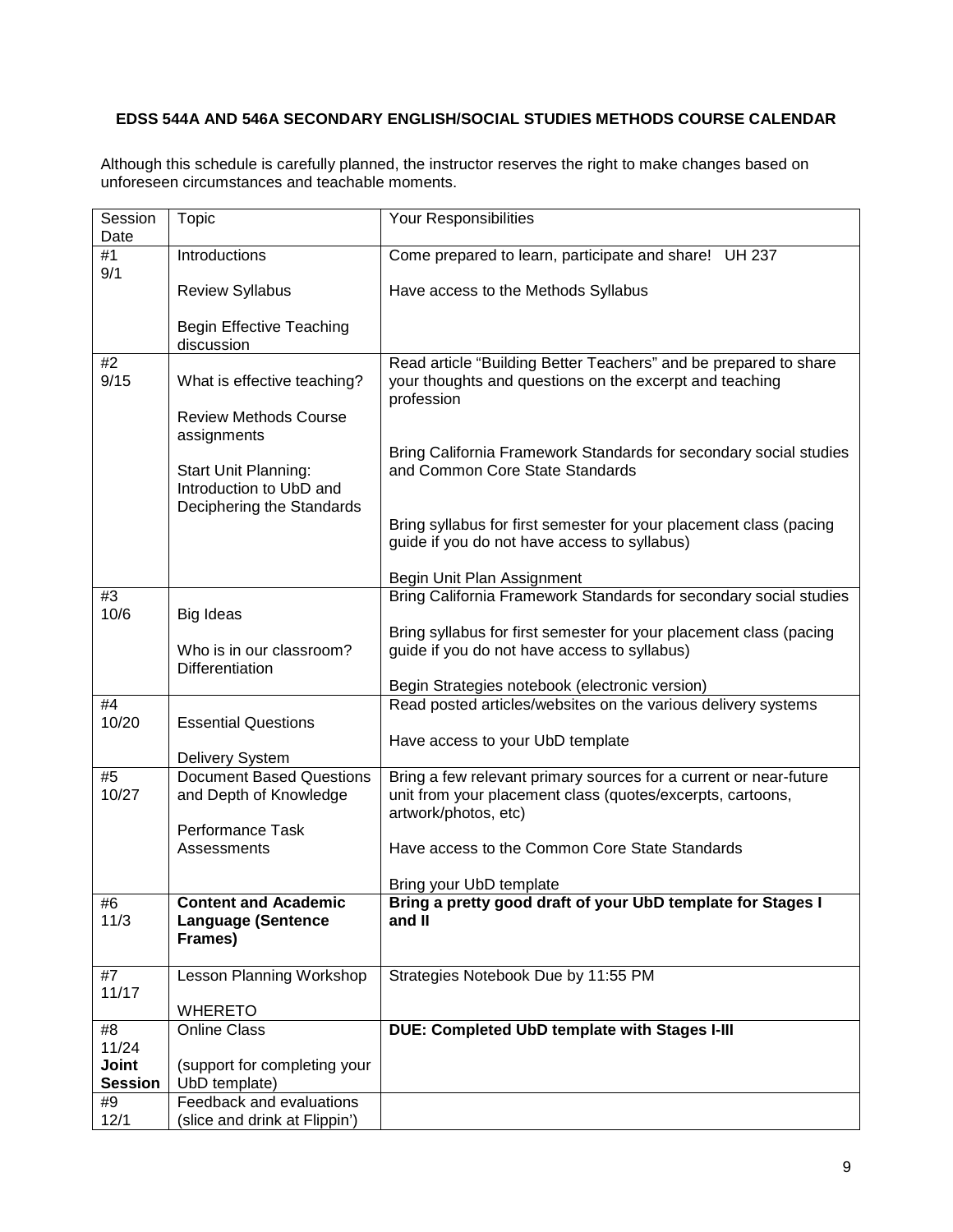### **ASSIGNMENT SHEET**

<span id="page-9-1"></span>EDSS 544A

Name\_\_\_\_\_\_\_\_\_\_\_\_\_\_\_\_\_\_\_\_\_\_\_\_\_\_\_\_\_ e-mail\_\_\_\_\_\_\_\_\_\_\_\_\_\_\_\_\_\_\_\_\_\_\_\_ School Site\_\_\_\_\_\_\_\_\_\_\_\_\_\_\_\_\_\_\_\_\_\_\_\_\_\_\_\_\_\_\_\_\_\_Clinical Practice Class\_\_\_\_\_\_\_\_\_\_\_\_

**\_\_\_\_\_ Strategies Notebook (20 points possible)** *Due Tuesday 11/17 by 11:55 PM*

**\_\_\_\_\_ Unit Plan (70 points possible):** *Due Tuesday, Nov. 24 at 11:55 PM* Stage I**\_\_\_\_\_\_\_\_Stage II\_\_\_\_\_** 

**\_\_\_\_\_ Thoughtful participation (10 points possible)**

### <span id="page-9-0"></span>**Final Exam Statement**

There is final exam for EDSS 544A.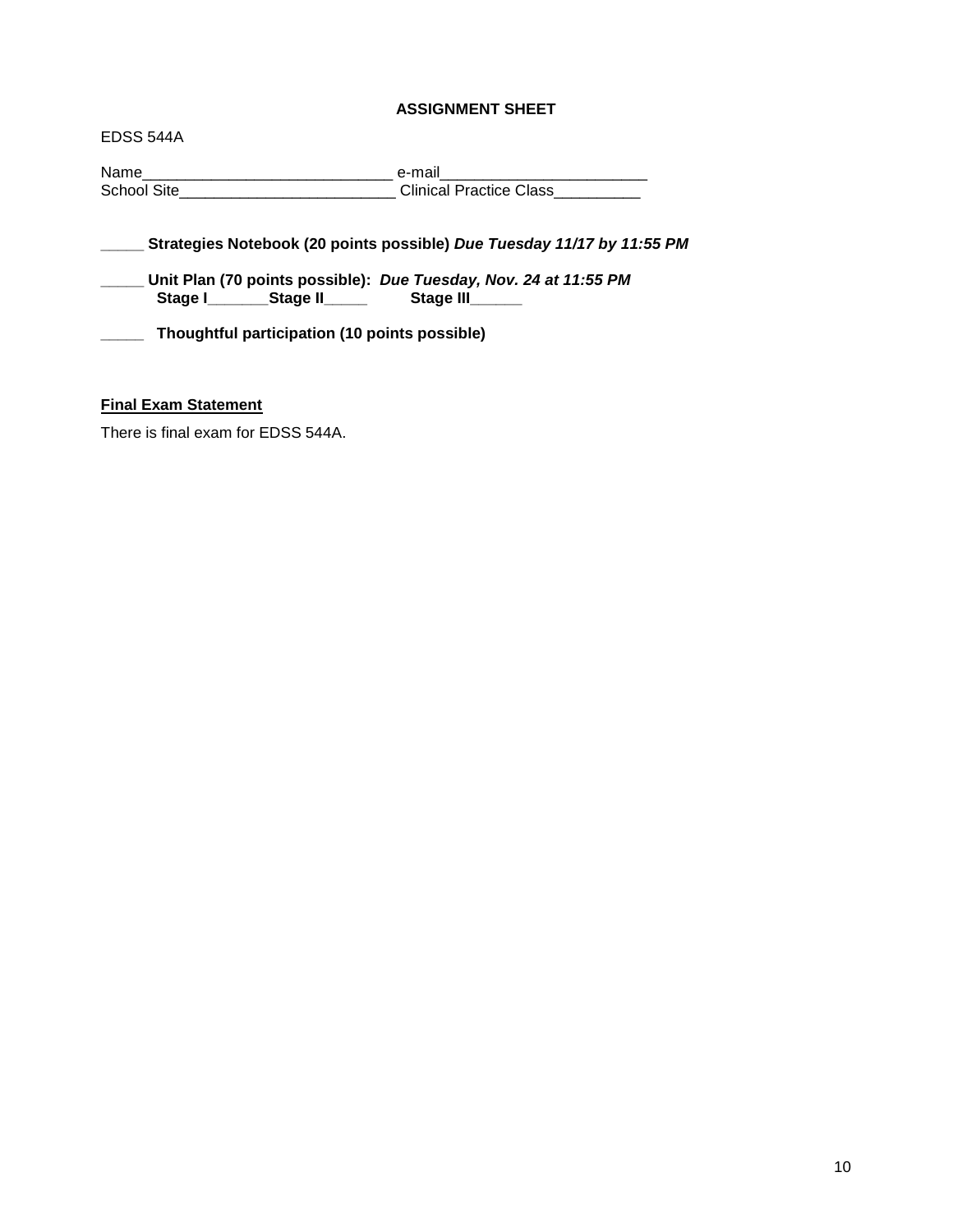## **STRATEGIES NOTEBOOK TEMPLATE FOR 544A: DUE TUESDAY 11/17 BY 11:55 PM**

# <span id="page-10-0"></span>1. Need multiple entries for each source

# 2. Minimum of 15 entries

| Source                 | <b>Strategy Description</b>                                                                                                                                                                                                                                                                                 | <b>Practical Use of Strategy</b>                                                                                                                                                                                                                                                                               |
|------------------------|-------------------------------------------------------------------------------------------------------------------------------------------------------------------------------------------------------------------------------------------------------------------------------------------------------------|----------------------------------------------------------------------------------------------------------------------------------------------------------------------------------------------------------------------------------------------------------------------------------------------------------------|
| Methods                | The 6 Cs for Primary Sources are<br>Content, Citation, Context,<br>Connections, Communication,<br>Conclusions, The strategy has the<br>students look for and organize the<br>supplemental document into facts, the<br>source, relevant information, prior<br>knowledge, reliability and make<br>conclusions | Valuable strategy for document<br>analysis, such as a document-based<br>question or any exercise requiring the<br>students to utilize primary sources to<br>support their claims. Also useful when<br>students are being asked to consider<br>multiple points of view from various<br>primary source documents |
| Cooperating<br>Teacher |                                                                                                                                                                                                                                                                                                             |                                                                                                                                                                                                                                                                                                                |
| Observations           |                                                                                                                                                                                                                                                                                                             |                                                                                                                                                                                                                                                                                                                |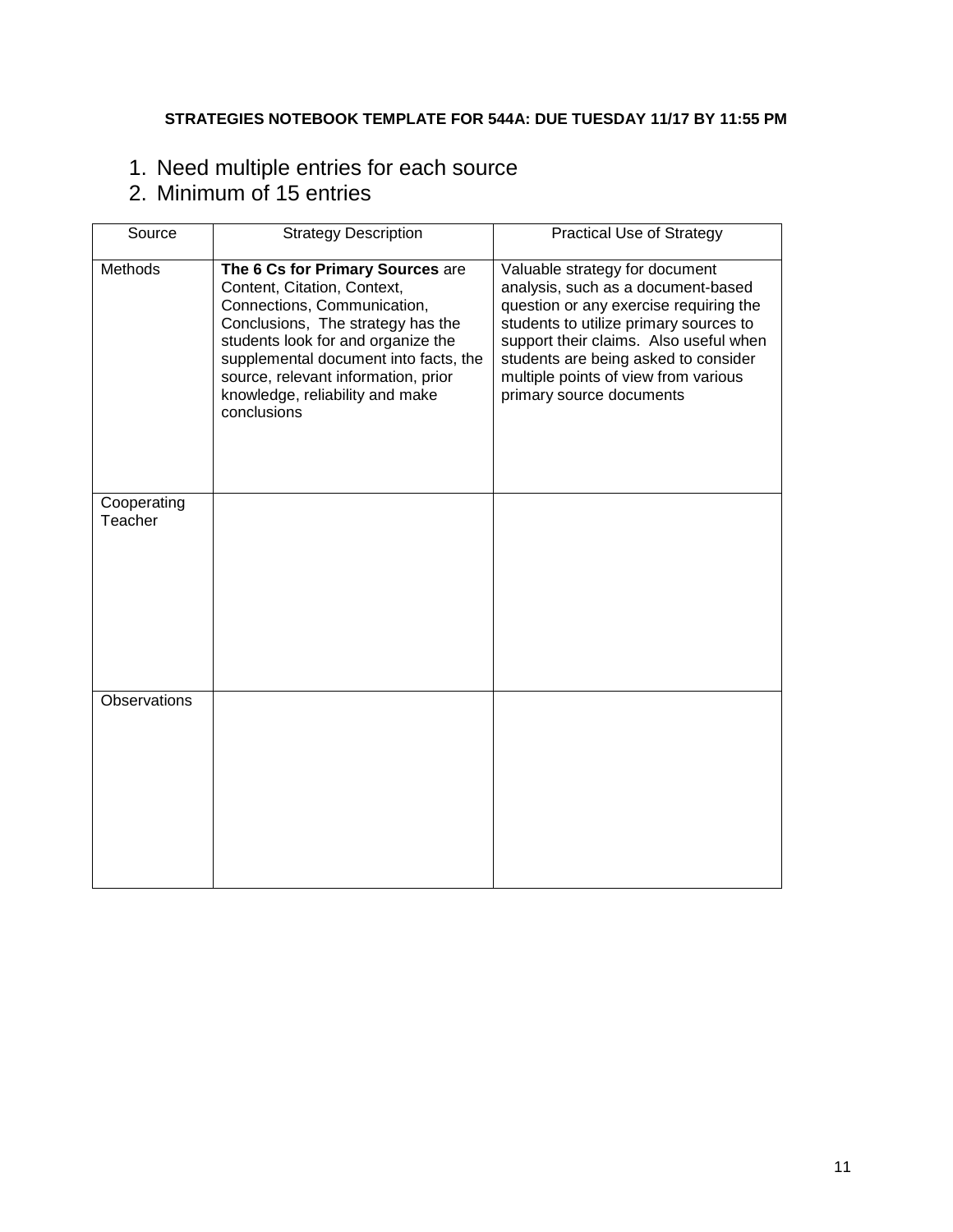## **UNIT PLAN TEMPLATE FOR 544A: DUE TUESDAY, NOV. 24 AT 11:55 PM**

<span id="page-11-0"></span>

| UNDERSTANDING BY DESIGN: SOCIAL STUDIES METHODS 544A                                                                           |                                      |  |  |  |
|--------------------------------------------------------------------------------------------------------------------------------|--------------------------------------|--|--|--|
| <b>Designer Name(s):</b><br><b>Subject Area:</b><br><b>Unit Title/Focus:</b><br><b>Estimated Amount of Instructional Time:</b> | Date:<br>Grade Level(s):             |  |  |  |
|                                                                                                                                | <b>Stage 1 - Desired Results</b>     |  |  |  |
| <b>State Content and Skill Standards:</b>                                                                                      |                                      |  |  |  |
| <b>Enduring Understandings:</b><br>Students will understand that                                                               | <b>Essential Questions:</b>          |  |  |  |
| <b>Big Idea(s)</b>                                                                                                             |                                      |  |  |  |
| What students will kno                                                                                                         | What students will be able to do:    |  |  |  |
|                                                                                                                                | <b>Stage 2 - Assessment Evidence</b> |  |  |  |
| Performance Tasks:                                                                                                             | Other Evidence:                      |  |  |  |
| <b>Stage 3 - Learning Plan</b>                                                                                                 |                                      |  |  |  |
| Learning Activities:                                                                                                           |                                      |  |  |  |